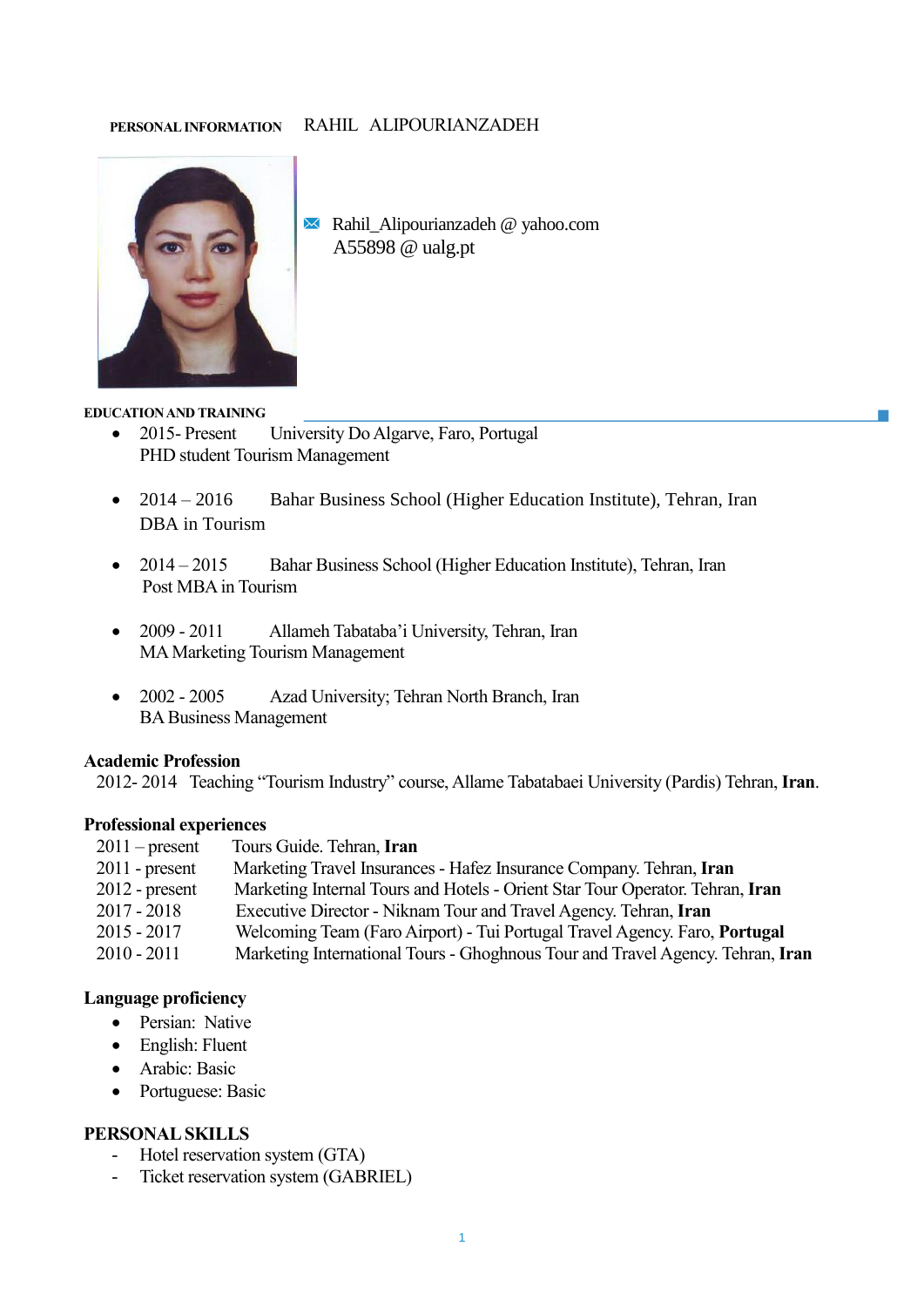- Hotel table decoration and design
- Cooking degree (Grade 2)

# **Papers:**

- Pourfaraj, A., Tajzadehnamin, A. & **Alipourianzadeh, R.** (2013). Assessing the link between aspects of customer special value with satisfaction from domestic tourists' viewpoint in 5-star hotels of Tehran. *Journal of Tourism Management Studies*, pp. 86–106 (in Persian).
- **EXECUTE:** Aliporyanzade, R. (2012). The effect of customer equity on satisfaction of domestic tourists in Tehran Five-star hotels. *4th Asia-Euro Conference in Tourism, Hospitality & Gastronomy*. Kuala Lumpur, pp. 20–35.

# **Book:**

• Hamzezadeh, J., Jahedi, H., & **Aliporyanzade, R.** (2013). Accommodation and tourism. In Pourfaraj, A. (Ed.) Institutions and relevant organizations to tourism: A focus on concepts. Tehran: Avaye Zohour Publication.

# **Certificates:**

- Hotel Interior Decoration; issued by Higher Council of Work, Tehran, Iran, evaluation date: 30th Nov 2012.
- **EXECUTE:** ISO 9001:2008; issued by Resalat Insurance and Bank, Tehran, Iran, 10-15th March 2013.
- **•** Operating Manager; issued by Avaye Jalbe Sayahan Institute, Tehran, Iran, issued date:  $14<sup>th</sup>$ November 2015.
- Measuring Economic Impacts of tourism, Input-Output Model; issued by Research Centre, Faculty of Economics, University of Algarve, Faro, Portugal, 11-13<sup>th</sup> May 2016.
- E-word of Mouth, an approach to tourism research; issued by Research Centre, Faculty of Economics, University of Algarve, Faro, Portugal, 30<sup>th</sup> June 2016.
- Stand up Paddle; issued by Nautical Centre of Faro Beach, sport division, 2<sup>nd</sup> September 2016.
- Tour Guide; issued by Avaye Jalbe Sayahan Institute, Tehran, Iran, issued date: 29<sup>th</sup> April 2018
- NVivo 12 Plus; issued by Research Center, Faculty of Economic, University of Algarve, Faro, Portugal,  $14 - 15$ <sup>th</sup> February 2019

# **Researches:**

- Brand of Cities: New York, London, Amsterdam, Budapest and Tehran, a seminar in marketing during master's degree, Allame Tabatabaei University.
- Expert Systems in Tourism Industry; a practical course of Management Information Systems
- Moral Principles in Tourism; a research in marketing course, Allame Tabatabaei University.
- Fast Evaluation in Tourism Plans; case studies in Iran and China for course of Evaluation of Tourism Development Plans, Allame Tabatabaei University.
- Methodology and application of intelligence systems of investigation in decade 1995 to 2004; a research in Management Information Systems course, Allame Tabatabaei University.
- Planning and Developing a Fuzzy Intelligence System for Choosing a Hotel; in course of Information Systems in tourism industry, Allame Tabatabaei University.